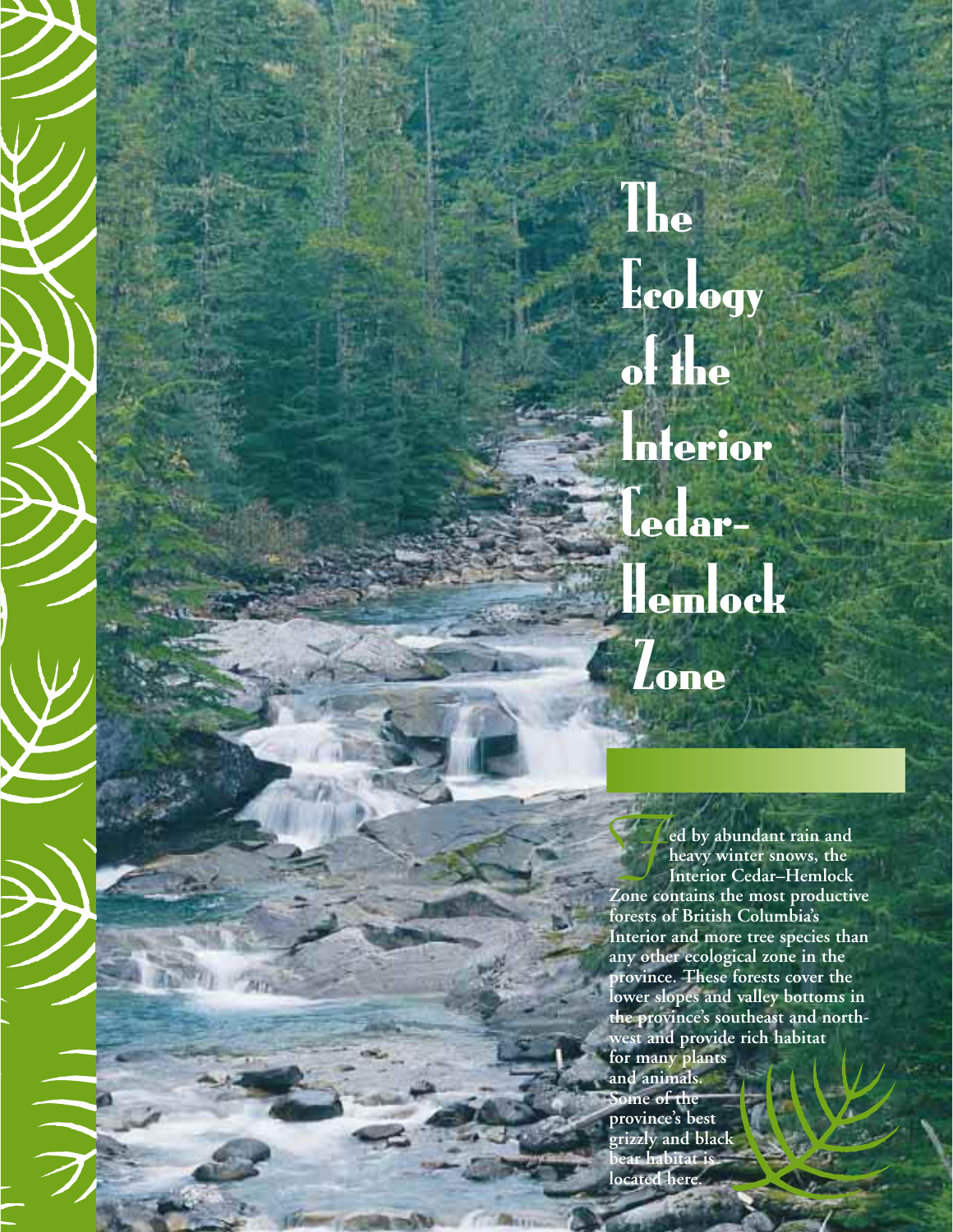### Location

The Interior Cedar–Hemlock Zone occupies two separate parts of British Columbia—the southeast and the northwest. Most of the zone occurs in the southeast quarter of the province, where it takes in the lower slopes of the Columbia and Rocky mountains. In the northwest, the zone occupies most low- to mid-elevations in the Nass River basin, as well as smaller parts of the Skeena, Iskut, and Stikine basins. The lower elevations of Wells Gray Park and the towns of

Creston, Nelson, Revelstoke, and Likely all lie within the southern part of the zone. Hazelton is the largest settlement in the northern part.

#### Fire and **Succession**

In drier parts of the Interior Cedar–Hemlock Zone, wildfire can occur frequently. Because these wildfires burn extensive areas, the natural landscape is often a mosaic of young and old forest patches. New burns are easy to recognize by the bright magenta of fireweed, which is quick to invade. Because fires are less frequent in wetter parts of the zone, these areas are often dominated by large tracts of very old trees. Today, fire suppression efforts make fires less frequent and less extensive.

### llimate

The Interior Cedar–Hemlock Zone owes its long, warm summers and cool, wet winters to the predominance of easterly-flowing air masses. Although in most of the zone summers are relatively dry, the slow-melting snowpack helps keep soil moisture levels high during the summer. In general, warm moist conditions prevail in southeast parts of the zone (commonly called the Interior Wet Belt) while the northwest is cooler and wetter.



### Forests and Other Ecosystems

Productive coniferous forests cover most of the Interior Cedar– Hemlock Zone. Western redcedar or western hemlock characterize these forests, but there are more tree species here than in any other ecological zone in the province. Ponderosa pine, Douglas-fir, western larch, lodgepole pine, and western white pine all grow here. Two deciduous trees trembling aspen and paper birch—grow in

drier parts of the zone, while subalpine fir and spruce thrive in wetter and cooler areas. Western yew grows mostly in southern parts of the zone.

ireweed *Epilobium angustifolium*

*MOF*

Wetlands make up only a small part of the zone. They are generally confined to valley bottoms, where marshes form along lakes and streams (riparian areas). Widely spaced redcedar, hemlock, spruce, and an understorey of skunk cabbage dominate in small swamps. Devil's club and large ferns grow along stream edges and seepage sites. Small bogs are found in some upland areas. Willows, sedges, and other characteristic wetland plants may dominate in non-forested or sparsely treed ecosystems.

*Alex Inselberg*

*cover photo: Alex Inselberg*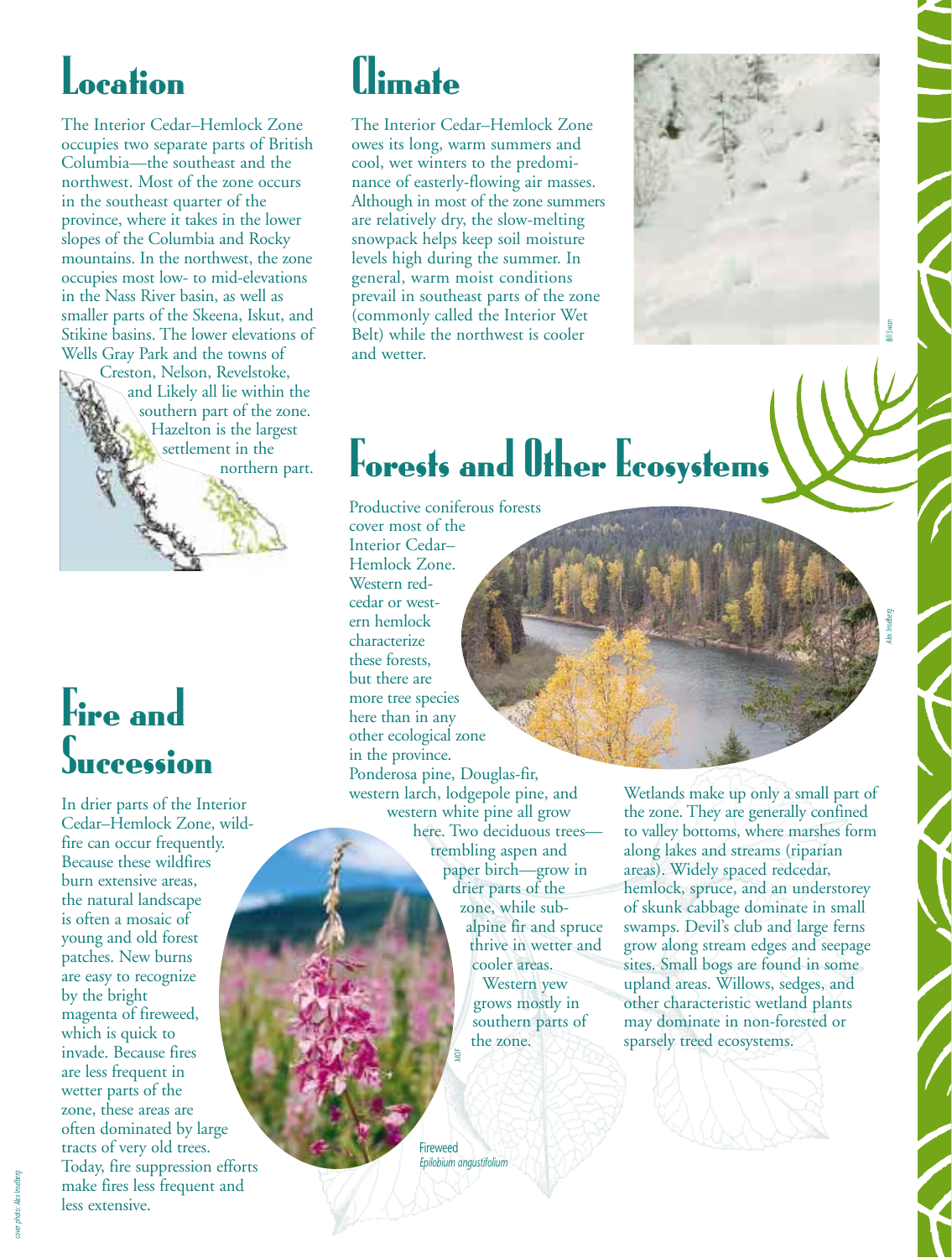# *O*ld Forests

Old forests predominate in wetter parts of the zone, where fires are infrequent. Here, trees grow to great sizes and ages, rivaling the giant trees on the British Columbia coast. Forests in this zone contain many standing dead trees (called snags) and large accumulations of fallen logs and other woody debris. These features of old forests provide valuable habitat for a wide variety of life forms, from seedlings and fungi to birds and bears.

# *W*ildlife and Winter

Abundant moisture and a relatively long growing season produce extensive and productive forest lands, and often provide ideal wildlife habitat. On the other hand, the long, cool, and snowy winters present problems for some species. The most successful wildlife species in this zone have adapted to surviving in or avoiding the deep snow.

Some species spend the months from spring to fall in the Interior Cedar– Hemlock Zone but then migrate to warmer zones to avoid the winter. In southern areas mule deer, whitetailed deer, and Rocky Mountain elk spend summers in the zone and winters in the milder and drier Interior Douglas-fir Zone. Moose are most

common in northern areas and are able to winter in this zone because their long legs enable them to move through deep snow and to find plenty of forage. Bears bypass winter altogether by finding a cozy spot to hibernate.

*Bristol Foster*

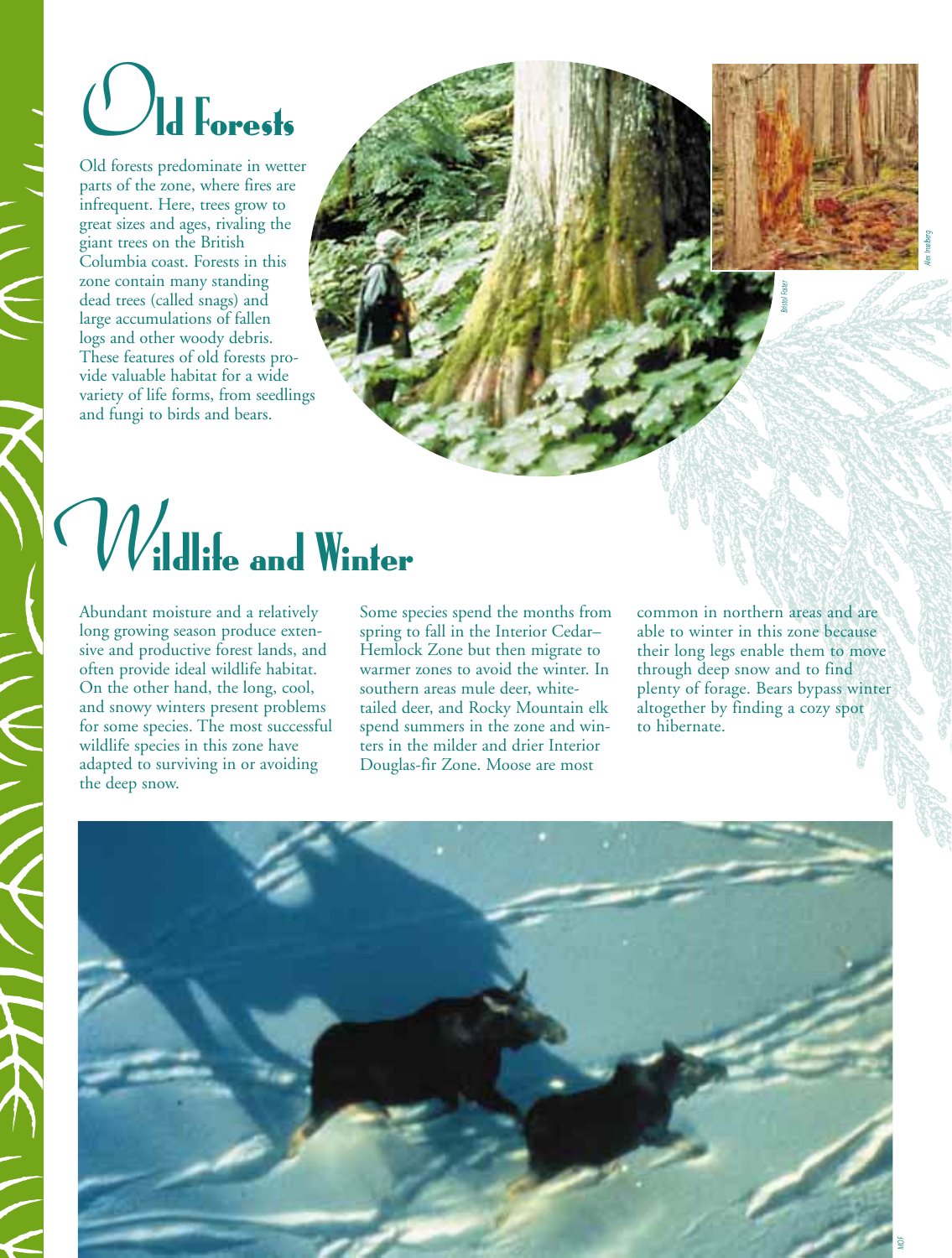

### Birds

A wide variety of birds find food and habitat in this zone's productive ecosystems. Many species rely on conifer seeds and bark-inhabiting insects found in the extensive forests that occur here. Some birds, such as the Pileated Woodpecker and several types of owls, do best in mature or old forests. Other species, including the Ruffed Grouse, Golden Eagle, and American Robin, prefer clearcuts, burns, or young regenerating forests.



### Resources

Forestry is the primary land use in the Interior Cedar–Hemlock Zone. Because of the favourable climate, forests here are productive, second only to British Columbia's coastal forests. Because of the wet climate and the mountainous terrain, many large dams have been built for hydro-electric power. Agriculture is

*MOF*

confined to valley bottoms and riparian areas in southern parts of the zone. Numerous large lake systems occur in the heart of the zone and provide valuable recreational opportunities for boating, swimming, and fishing.



*MOF*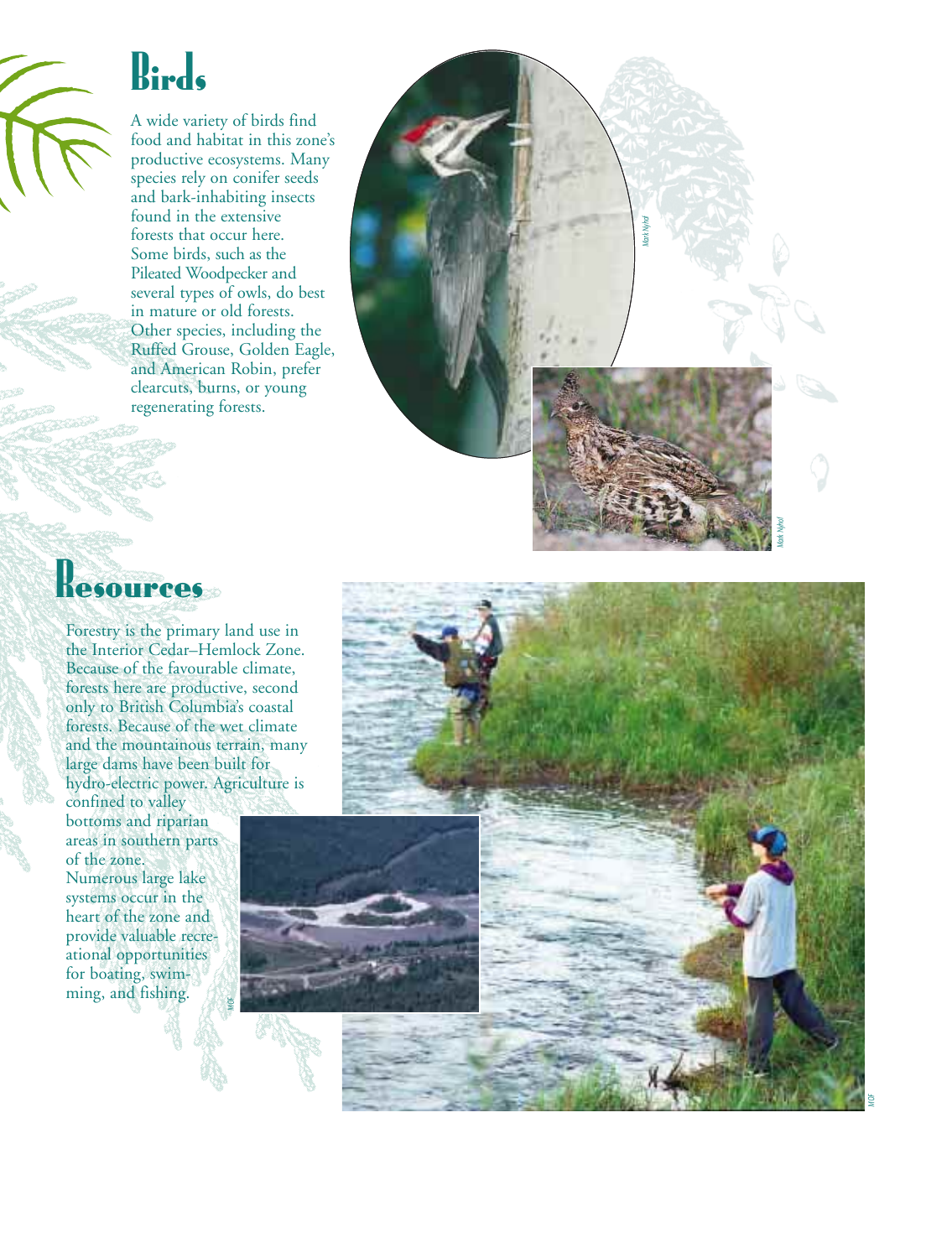### *T*he Grizzly

The grizzly bear has a reputation as one of the most ferocious and dangerous animals in North America. In reality, grizzlies are shy creatures and, although dangerous if surprised, they usually flee at any sign of humans. In spring they are often found on open, south-facing slopes feeding on fleshy forbs and roots. In summer they may move to areas where berries are plentiful, and in fall they often congregate along salmon streams. With the onset of winter, they make

their dens in caves, hollow trees, or under fallen trees, and spend five to seven months in hibernation. Grizzlies once inhabited the whole of western North America from Mexico to the Arctic, and from Manitoba to the Pacific Coast. Today, they are confined to the Rocky Mountain region, the west coast of British Columbia and Alaska, and the far north.



Grizzly bear distribution Current **Ell Historic** 



Devil's club is a shrub that grows in shady, wet, and nitrogenrich sites along the coast and in the Interior Wet Belt. It is easy to recognize by the large, flat, maple-like leaves and long curving stems covered with sharp, needlelike spines. This is the plant hikers love to hate, because the spines easily



puncture the skin, break off inside, and fester there for weeks on end.

Despite (or perhaps because of) its prickly nature, Aboriginal peoples valued devil's club and used it for a variety of medical and cultural purposes, including purification rituals<br>and as a source of good luck.